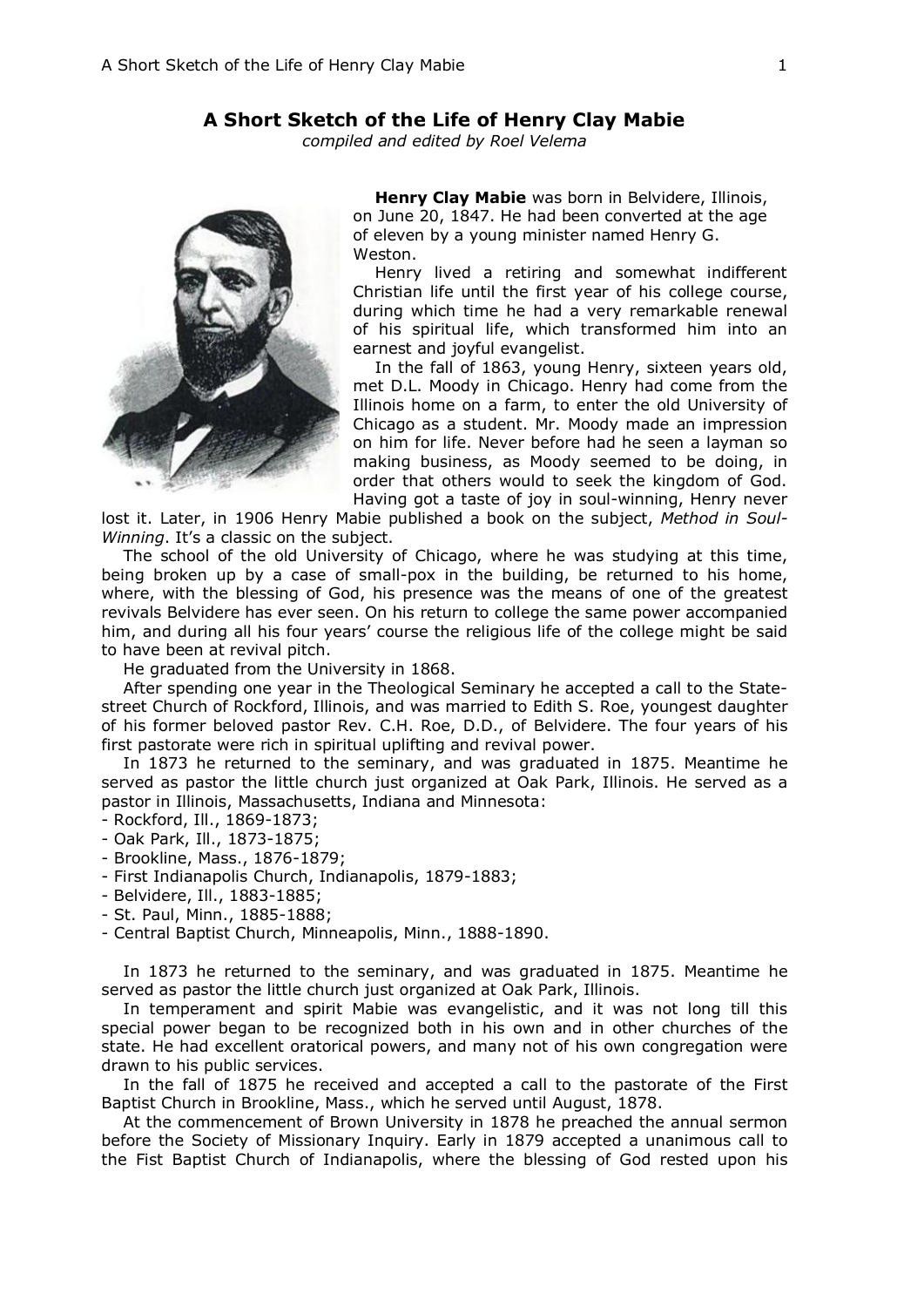labors abundantly. He came into intimate relations with the Baptist Missionary Union, and for three years was a member of the Executive Committee.

With his ardent temperament and earnest desire to be useful, he entered into all his new duties with the warmest enthusiasm, but they soon proved too much for his strength, and brought on a severe attack of nervous prostration. This was so obstinate that he felt a change was imperative, and in August, 1878, removed West again, and accepted the call extended to him from Indianapolis, Indiana. During this pastorate, while somewhat despondent on account of his health, he had a peculiarly rich and helpful spiritual experience. which gave a new cast to his preaching and practical aims as a minister. It was also a large factor in the recovery of his health.

In 1882 was conferred upon him the title of Doctor of Divinity by his alma mater, the University of Chicago.

In 1884 he went back to Belvidere, his childhood's home, for a season of rest. Here he spent sixteen months, and the Lord gave him a glorious harvest of souls.

In 1888, after a three years' pastorate in St. Paul, Minn., he went to London, England, to attend the World's Missionary Conference. This was one of the turning points in his life, bringing him, as it did, into contact with the great missionary interests of the world; and after spending two years with the Central Church, Minneapolis, on his return he was called, in 1890, to the office of Home Secretary of the American Baptist Missionary Union (1890-1908). Before entering upon his work at home he was sent out to view the mission fields, a tour which occupied eight months, and has been a great help to him and his colleagues ever since. The countries he visited were Japan, China, Burma, Assam, and India (1890,1913,1914). He represented the American Baptist Missionary Union at the Morrison Centenary Conference in Shanghai (1907). He is the author of an illustrated work giving an account of this tour. *In Brightest Asia* is its title, and it has enjoyed a wide circulation. Since his return from the mission fields he conducted active and successful campaigns in the interest of Foreign missions throughout the Northern States.

Henry Mabie and his family were regular participants at the Northfield Conferences during late spring and summer. The conferences were associated with a host of great and well-known Christian leaders, such as D.L. Moody, Ira D. Sankey, G. Campbell Morgan, John R. Mott, Charles Alexander, H.W. Webb-Peploe, and R.A. Torrey.

Henry Mabie was raised on a farm and liked to be outdoors in nature. He liked horse driving and to work in the garden. He hated tobacco, and always said it was a filthy habit. He would mention it as a vice. George Campbell Morgan was one of Mabie's best friends. Mr. Morgan was a nervous man, with a twitching in one cheek. One day Mr. Morgan was seen with a cigar. In Northfield smoking was not known because it was forbidden. The only remark Henry made on the smoking of Dr. Morgan was to his wife: "I understand Mr. Morgan's physician is of the opinion that an occasional cigar may prove helpful with certain nervous ailments". After a while the people at Northfield seemed to forget all about his smoking. The Auditorium at Northfield were always crowded for Mr. Morgan. This Auditorium was from time to time also Henry Mabie's place to preach.

Christians who knew Henry Mabie personally, acknowledged his brilliant prospects of usefulness. He was a man of ability and culture, of wisdom and grace. Dr. Mabie was a great personality; a man of strong intellect, of great heart, and shepherd spirit. Someone who heard him preached the convention sermon at the Judson Centennial testified: "Henry C. Mabie was blessed with a truly tremendous, towering, indeed mammoth personality". Another Christian once remarked: "And among those not now in the Society's service but still spared to us, the flamingly evangelistic and Christloving Henry C. Mabie!"

Henry ranked among the leading American Baptists of his day. Great as a preacher, theologian, writer, and evangelical leader, he was greatest as a missionary statesman and soul-winner.

Henry Mabie is known as a philosophical worker, not so much because he was a master of philosophy, but his mind had the philosophical bent. He delighted to analyze